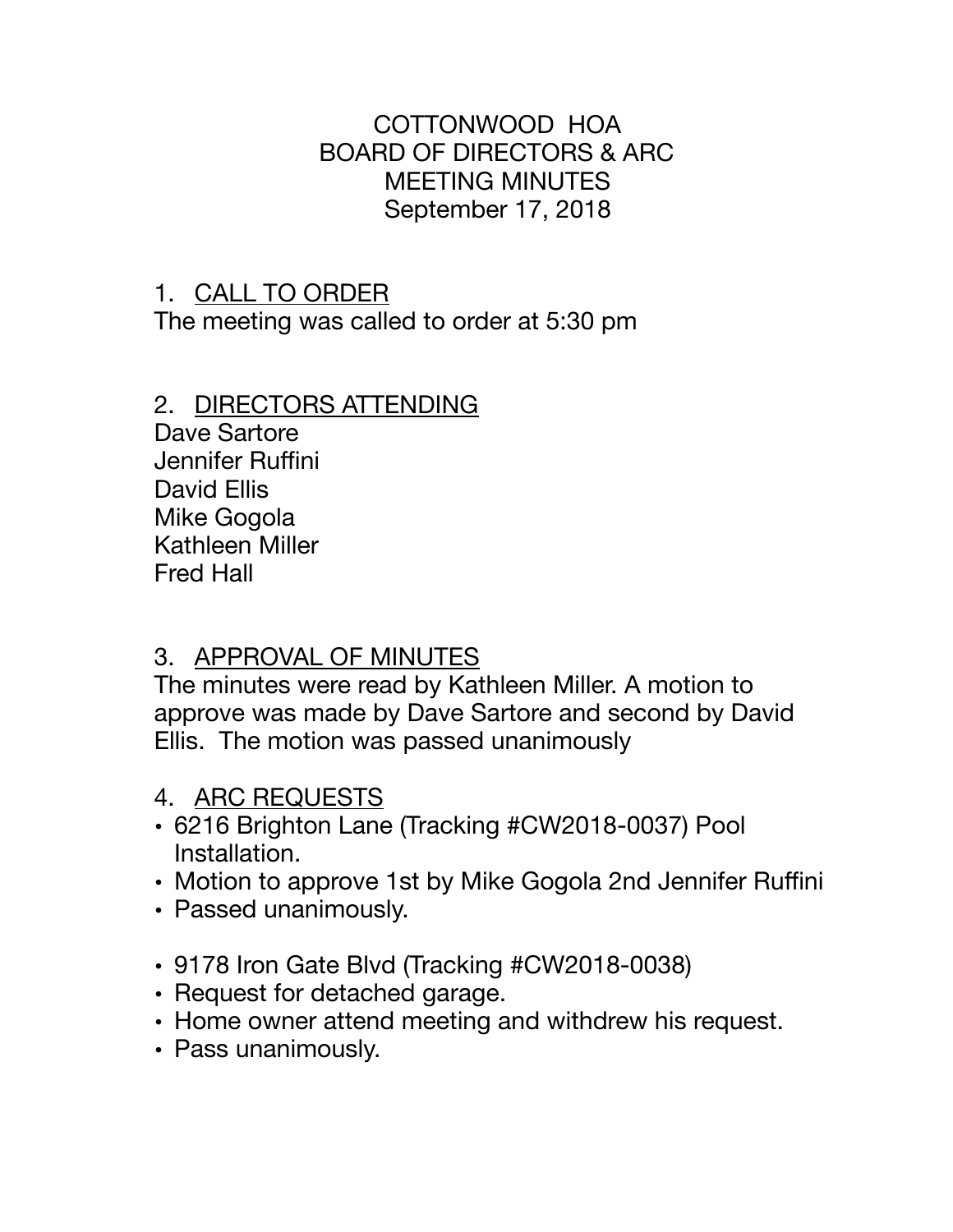- 5488 Heatherton Rd (Tracking #CW2018-0039)
- request for seamless gutters.
- Motion to approve 1st by Dave Sartore 2nd by Jennifer Ruffini.

# 5. NEW BUSINESS

- 9072 Iron Gate Blvd.
- Mrs Blanchard's lawyer said she will comply with the bylaws of the subdivision. If in violation again
- we can take her directly to court.
- New home owners are saying the are being charged \$35 for a new front gate clicker. The original home owner received one for free.
- Gas company's truck caused deep ruts in the lawn by the front gate. Mike called and they said they will fix all sod when the project was finished.
- Gas company also sprayed painted curbs and road.
- The roads have cracks in them. Mike will look into liquid asphalt for repairs.
- Back gate is unsecured. No date yet when construction will begin.
- Residents would like a stop sign installed at Brighton Lane and Broadfield Ct. to make the intersection a four way stop.
- Trash and building debris is left on vacant lot on Broadfield Ct. Construction trucks dumping concrete on vacant lot.